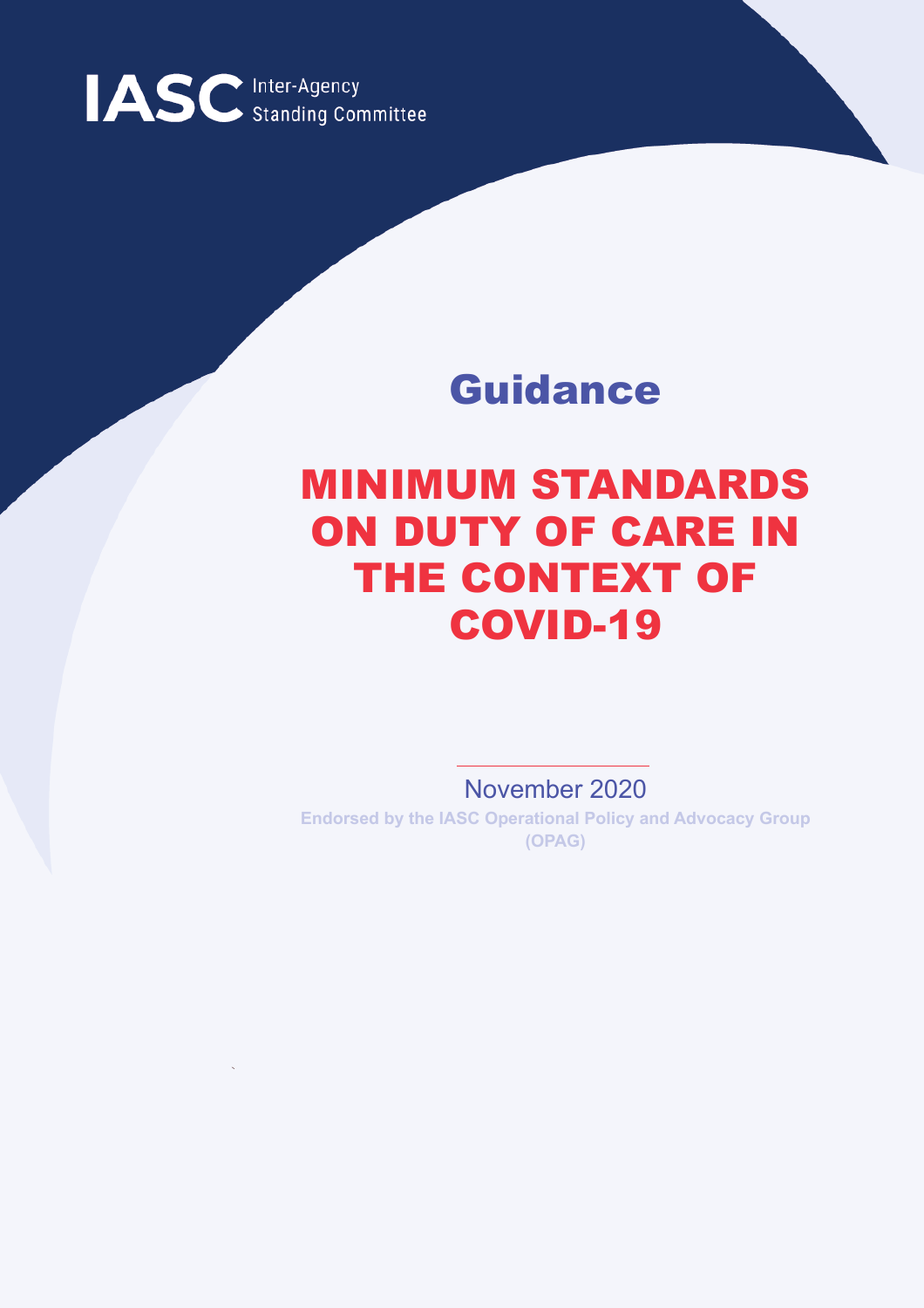## *IASC MINIMUM STANDARDS ON DUTY OF CARE IN THE CONTEXT OF COVID-19*

The IASC duty of care minimum standards guide IASC members and standing invitees (hereinafter 'the IASC organizations') in the implementation of adequate duty of care provisions in the context of COVID-19 for all of their personnel regardless of nationality and contractual type.

Focusing on preventing and mitigating COVID-19 related risks, the standards aim to protect the health and safety of personnel, while ensuring that organizations continue to deliver on their mandates. Attention is paid to non-discrimination and ensuring that all personnel, regardless of nationality or contractual type is equally covered and protected by the minimum standards in the COVID-19 context. It is acknowledged that the implementation of such standards may entail additional costs for organizations, for which a dialogue with donors may be warranted.

These standards complement existing duty of care guidance pertaining to certain IASC organizations, including ICVA's Call for Action on protecting humanitarian workers against COVID-19; the WHO consideration in adjusting public health and social measures in the workplace in the context of COVID-19; the United Nations High Level Committee on Management's (HLCM) Core Principles for a healthier, safer and more respectful UN workplace; and the IASC Interim Guidance on Localisation and the COVID-19 Response.

Joint engagement in changing institutional culture and practice on duty of care is encouraged. Whenever possible, organizations are invited to share relevant expertise, information, counselling and training opportunities with other, particularly national and local humanitarian organizations.

- 1. Country-level occupational risk assessments are conducted, regularly updated and taking into account gender, age, disability and other pertinent considerations, to guide the development or update of a COVID-19 preparedness and response plan, as well as to develop other measures regarding occupational safety and health aspects of the work.
- 2. Appropriate preventive and protective measures which are gender, age, and disability inclusive, are undertaken in consultation with the persons concerned to enhance occupational safety and health and to avoid or minimize risks to the physical and mental health of personnel.
- 3. Information, guidance, and where offered, training are provided on occupational safety and health matters to all personnel, including in the language(s) of the national personnel.
- 4. To the extent possible, easy access to free or insurance-provided psychosocial and medical counselling on COVID-19 related issues is provided to personnel and their families, including in national languages.